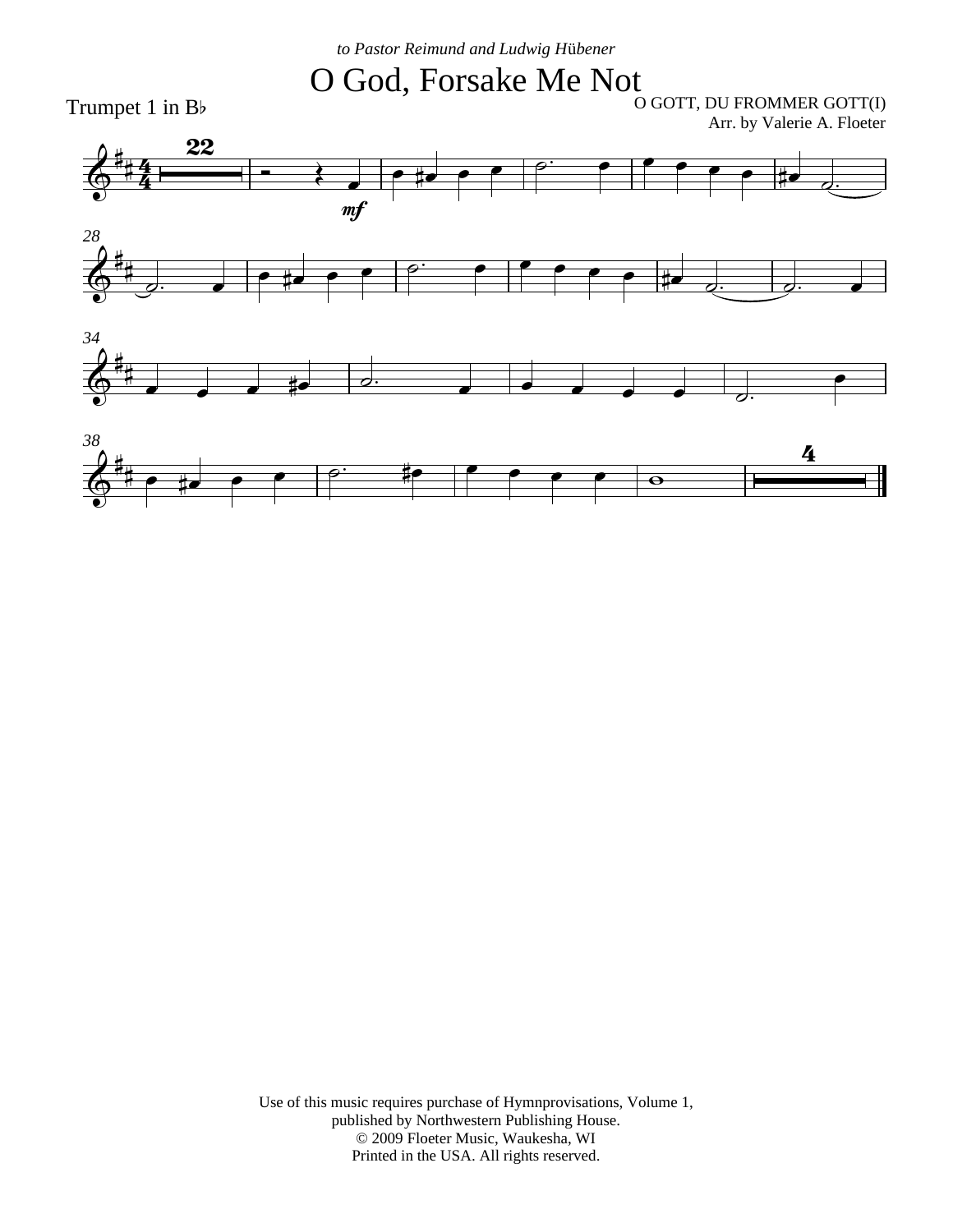## O God, Forsake Me Not

Trumpet 2 in Bb

O GOTT, DU FROMMER GOTT(I) Arr. by Valerie A. Floeter 22  $\delta^*$  $\overline{4}$  $\frac{1}{4}$  $\phi$   $\phi$   $\phi$   $\phi$   $\phi$   $\phi$  $\overrightarrow{ }$  $\frac{4}{4}$  $\begin{array}{|c|c|c|c|c|}\n\hline\n\bullet & \circ & \circ \end{array}$  $\frac{1}{\mathbf{c}}$ mf *28*  $\delta^*$  $\frac{1}{4}$  $\circ$   $\circ$   $\circ$   $\circ$   $\circ$   $\circ$  $\frac{1}{2}$  and  $\frac{1}{2}$  $\theta$   $\theta$ *34*  $\delta^*$  $\sharp$  $\overrightarrow{a}$  ,  $\overrightarrow{b}$  ,  $\overrightarrow{a}$  ,  $\overrightarrow{a}$  ,  $\overrightarrow{a}$  $\overline{e}$ . *38* 4  $\delta^*$  $\sharp$  $\phi$   $\phi$   $\phi$   $\phi$   $\phi$ ⋣  $\overline{\phantom{a}}$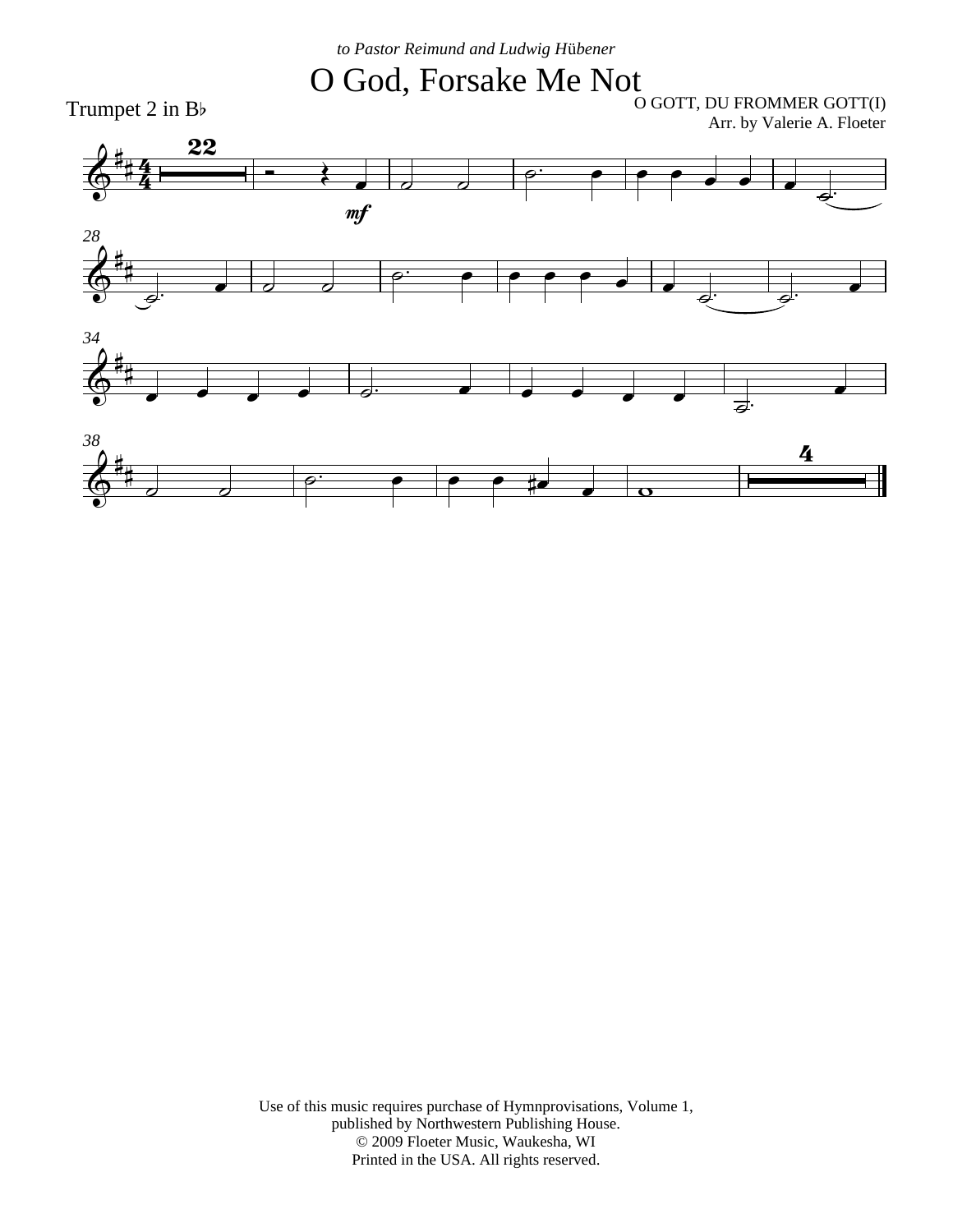## O God, Forsake Me Not